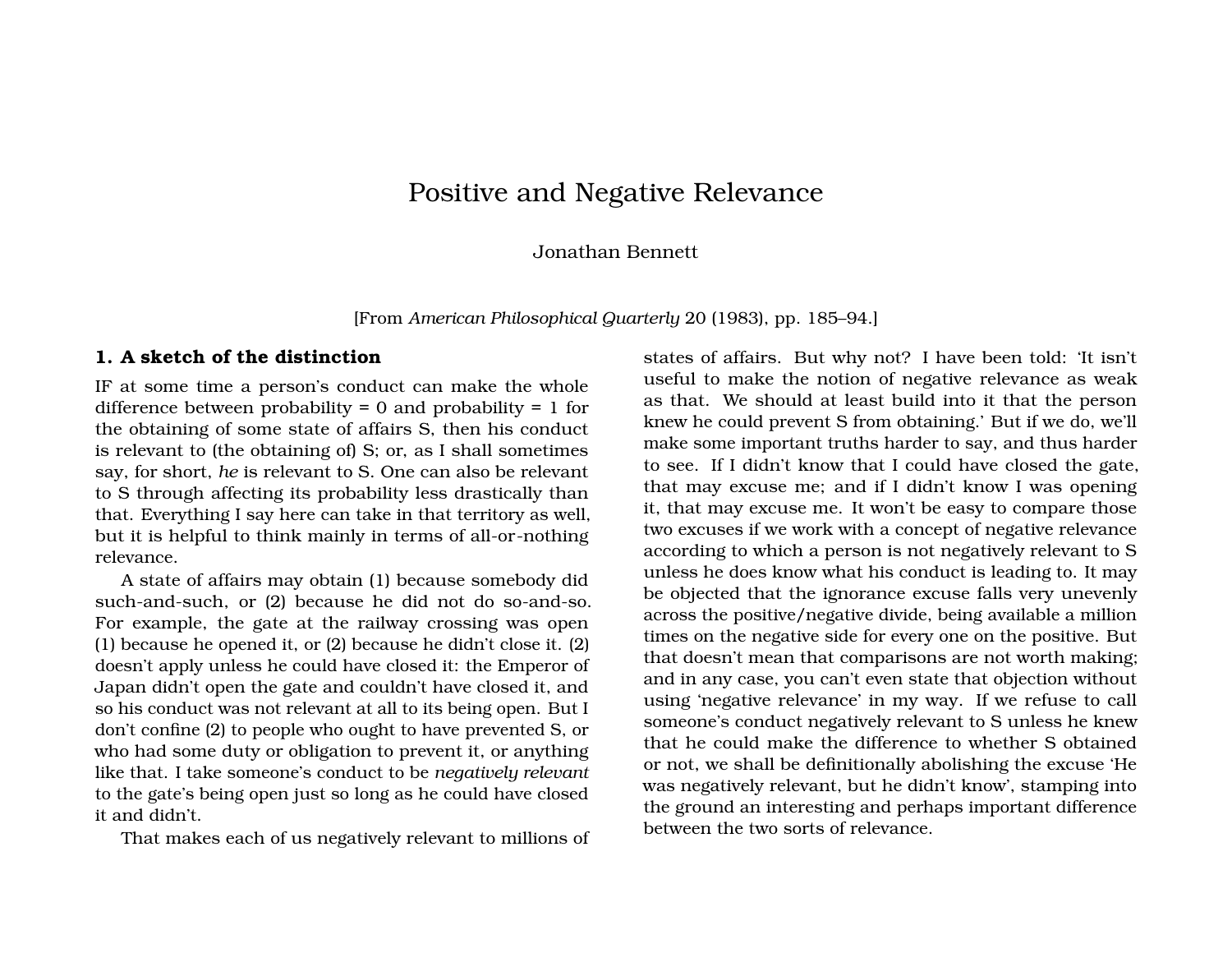Similarly for the suggestion that we shouldn't call someone negatively relevant to S's obtaining unless it was his job to prevent it. We ought to be able to compare how the plea 'It was not his special responsibility' works on the negative side of the line with how it works on the positive side; but for that we need a concept of negative relevance which allows the plea to arise on that side of the line.

In short, we need a thin, clean positive/negative line; then we can then consider—separately, visibly, in a controlled manner—how it relates to other matters which we think morally important. So we ought not to work with the line between doing or causing and letting or allowing. The verbs 'to let' and 'to allow' are crammed with half-understood complexities, so that the attempt to do basic moral philosophy with them is comparable to trying to use 'earth' as a basic term in chemical theory.

The distinction between positive and negative is sometimes hard to draw. My *staying home* last night is my *not going out*; if something happened in consequence of that, was my relevance positive or negative? There are plenty of cases which do not raise this problem, but what are we to make of the ones which do?

A sceptic might say that the problematic cases warn us that there is no grounded distinction here at all, and that what makes some cases unproblematic—e.g. 'because he opened it' and 'because he didn't close it'—is not fit to be relied on. It is just an accident, he might say, that you have to use a word like 'not' if you are to say in English that someone didn't close a gate: we could have had a word 'ose' whose meaning was such that to ose something is not to

close it; and then we could say that the accident occurred because the crossing keeper (positively) osed the gate rather than because he (negatively) did not close it. You might object that 'ose' is negative under the skin, since the sceptic explained it with the aid of 'close' and 'not.' But he could reply that things might have been different in such a way that we had 'ose' first, and explained 'close' in terms of 'ose' and 'not'—for someone to close a gate, we would then say, is just for him not to ose it. And so on. That fragment of the debate shows that there is a real question about how deep this positive/negative distinction lies. Do we pick it off the surface of the language we happen to have, or is there something deeper to it?

I am sure there is something deeper to it, and I have a theory about that. In an article some years ago, $^1$  I drew a line between the two sorts of relevance (wrongly calling it the line between doing and letting) without appealing to facts about the use of negating words like 'not.' That analytic endeavor drew some criticisms, and provoked some rivals.<sup>2</sup> The rivals need not be discussed here: they were addressed to the verb 'to let'; and although they were not very accurate about it, their whole strategy made them negligible—they were trying to describe one square inch of the surface of English rather than to construct something with which to do moral philosophy. (For example, they took as an unanalyzed primitive the wonderfully cloudy notion of 'alteration in the conditions'.) The chief criticism was that according to my analysis someone could, by not moving, be positively relevant to the obtaining of S. Well, in the course of a recent reworking of the analysis—in which it is deepened and sharpened and

<sup>1</sup> Jonathan Bennett, 'Whatever the Consequences', *Analysis* 26 (1966), pp. 83–102, at pp. 94–95, reprinted in B. Steinbock (ed.), *Killing and Letting Die* (Englewood Cliffs, N. J. 1980).

<sup>2</sup> For example, Daniel Dinello, 'On Killing and Letting Die', *Analysis* 31 (1971), pp. 83–86; Bruce Russell, 'On the Relative Strictness of Negative and Positive Duties', *American Philosophical Quarterly* 14 (1977), pp. 87–97; both reprinted in Steinbock, op. cit.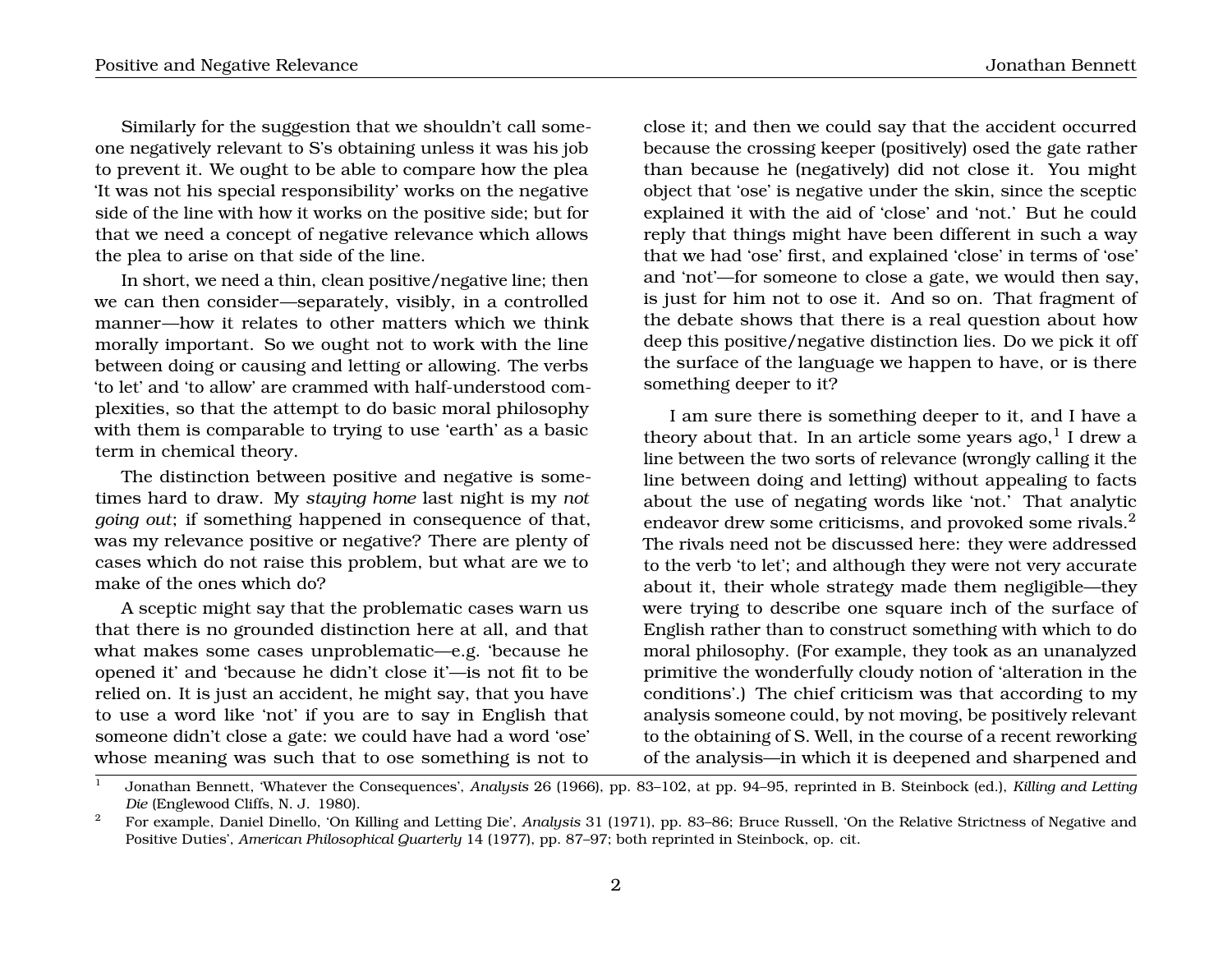in other ways also immeasurably improved —I show why that is not a defect in it, and expose the error which makes people think that it is.<sup>1</sup>

(In that reworking, I speak of positive and negative 'instrumentality'—a poorly chosen word which I now replace by 'relevance.' This is just a change in labels: at no stage have I let 'instrumental' have the whole of its ordinary meaning; my use of it has been entirely controlled by the equation of 'X was instrumental in the obtaining of S' with' S obtains, and X could have so behaved that S didn't obtain' or with a probabilistic broadening of that. I am still addressing myself to the right hand side of the equation, but I now put it in such forms as '[the conduct of] X is relevant to [the obtaining of] S'. since that formulation requires less depletion of the ordinary meaning of 'relevant' than the other did of the ordinary meaning of 'instrumental'.)

The analysis I have mentioned does not let us divide all facts into positive and negative, but it does segregate most relevances of conduct into positive and negative, doing this without reference to occurrences of such negating words as 'not.' Because I have that analysis, I am not deterred by the problematic cases or by sceptical doubts about the unproblematic ones.

## **2. Does it make a moral difference?**

There is a division of opinion on whether the difference between the two sorts of relevance—now taking the line between them to be vague common property, perhaps caught by my analysis but not defined by it—has any moral significance. Given that bad S obtains because of how I behaved, am I more to blame, other things being equal, if it is because

I did do A than if it is because I did not do B? Am I in worse moral shape, other things being equal, if I was positively than if I was negatively relevant to S's obtaining?

Drop 'other things being equal' and the answer, uncontroversially, is 'probably yes.' Several morally powerful differences tend to accompany that between kinds of relevance, especially a difference having to do with difficulty. It is in general easier to avoid doing a specified thing than it is to do a specified thing; easier to obey 'Don't do A!' than to obey 'Do B!'; easier to avoid opening a gate than to close one. At times when I could have closed the gate but did not, I may have been lecturing or making love or closing another gate; or the gate might be so heavy that in closing it I would hurt myself; or I might have had to sprint to reach it in time. But if I caused the bad state of affairs by closing the gate, it is not likely that my not closing it would have involved any such inconvenience or pain or difficulty as that.

But that difference only tends to go with the line between the kinds of relevance. sometimes a person is negatively relevant to something bad, and could easily, safely, comfortably have avoided so behaving that the bad thing came about—e.g. when to close the gate he needed only to reach out and flip a switch.

The difference between the two kinds of relevance tends also, as I hinted earlier, to bring with it a difference in what is or could be known. To take an extreme example: a woman would have been saved from death by fire if someone had telephoned her at midnight and woken her. She died, then, because nobody woke her: I did not and you did not and nor did the Emperor of Japan. But this does not put us in moral trouble, because we had no reason to suspect that by calling

<sup>1</sup> 'Morality and Consequences', in S. M. McMurrin (ed.), *The Tanner Lectures on Human Value* II (Salt Lake City, 1981), pp. 45–116; especially pp. S4, 66–69. Better: 'Negation and Abstention: Two Theories of Allowing', *Ethics* 104 (1993), pp. 75–96. Best: *The Act Itself* (Oxford University Press, 1995).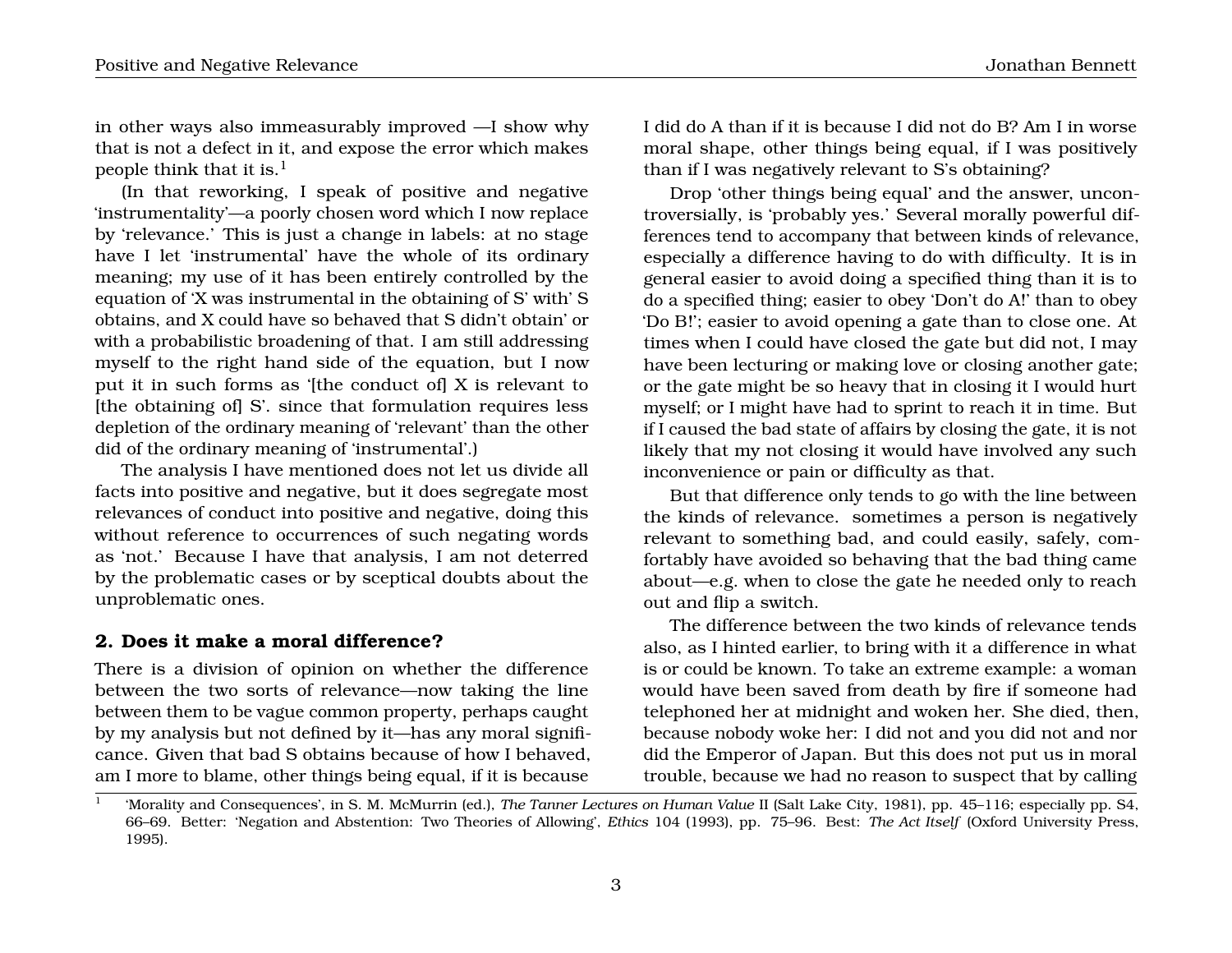that number at that moment we could rescue someone from death by smoke inhalation. Most of our negative relevances are like this: we could have prevented a bad thing from happening, but we had no evidence that this was so; whereas our positive relevances more often involve knowledge about the consequence in question.

It is not satisfactory just to announce that the difference in kinds of relevance is accompanied by differences in ease of avoidance or in likelihood of knowledge: we need an analysis of the positive/negative distinction which enables us to explain why it has these accompaniments. My analysis does that job, among others.

As well as erasing significant differences which systematically tend to go with the line between positive and negative, the 'other things being equal' rider is also meant, of course, to even out differences which happen to coincide with positive/negative in particular cases—e.g. between fairly bad consequences and very bad ones.

Even with the 'other things being equal' rider built in, most people think that it is worse to be positively than to be negatively relevant to the obtaining of a bad state of affairs. Some think otherwise. I have been inclined to think otherwise, on the strength of my analysis of the positive/negative distinction: I have never found anyone, and could not imagine there being anyone, who would attribute moral significance to the distinction defined by my analysis while being clear about its real nature. That is still where I stand, but a reason for doubt has turned up.

#### **3. Trouble?**

It came about in this way. Wanting to illustrate and confirm the conclusion I had reached by arguing from my analysis, I constructed a sliding scale of examples—a pair of stories which did not significantly differ except as positive to negative, containing parameters which could be varied so as to slide the conduct in either story anywhere from very wrong to splendidly right. $^{\rm l}$  Irrelevant variables were filtered out with the help of an extended investigation of morally significant features which tend to accompany positive/negative.

(1 mention those details so as to distinguish my examples from certain brief, shallow, impressionistic ones which have been claimed to show that positive/negative lacks moral significance.) That spectrum of examples tended to confirm the moral neutrality of the positive/negative distinction: as the story pair was varied along the parameters, people's moral judgments varied accordingly, in the same way on each side of the positive/negative line. But I found that by slightly modifying some of this material I got a new sliding scale of examples which again exhibited the moral neutrality of the positive/negative difference, but in such a trivially obvious way as to suggest that the point had been missed. The new examples still involved the distinction caught by my analysis, but those cheap, easy victories make me wonder whether that is the distinction people have in mind when they imply that positive/negative makes a moral difference.

We cannot do anything with that doubt until a rival account of the distinction is produced. While we are waiting for that, however, another possibility should be examined. It is that the relevant distinction—which is perhaps the one caught by my analysis—sometimes makes a moral difference and sometimes doesn't. If that were so, then my argument from my analysis would be vulnerable. That argument displays a certain distinction and invites others to agree that it, now that we have it in focus, obviously lacks all moral significance. Perhaps that is really a trick:

<sup>1</sup> 4. Ibid., pp. 89–9S.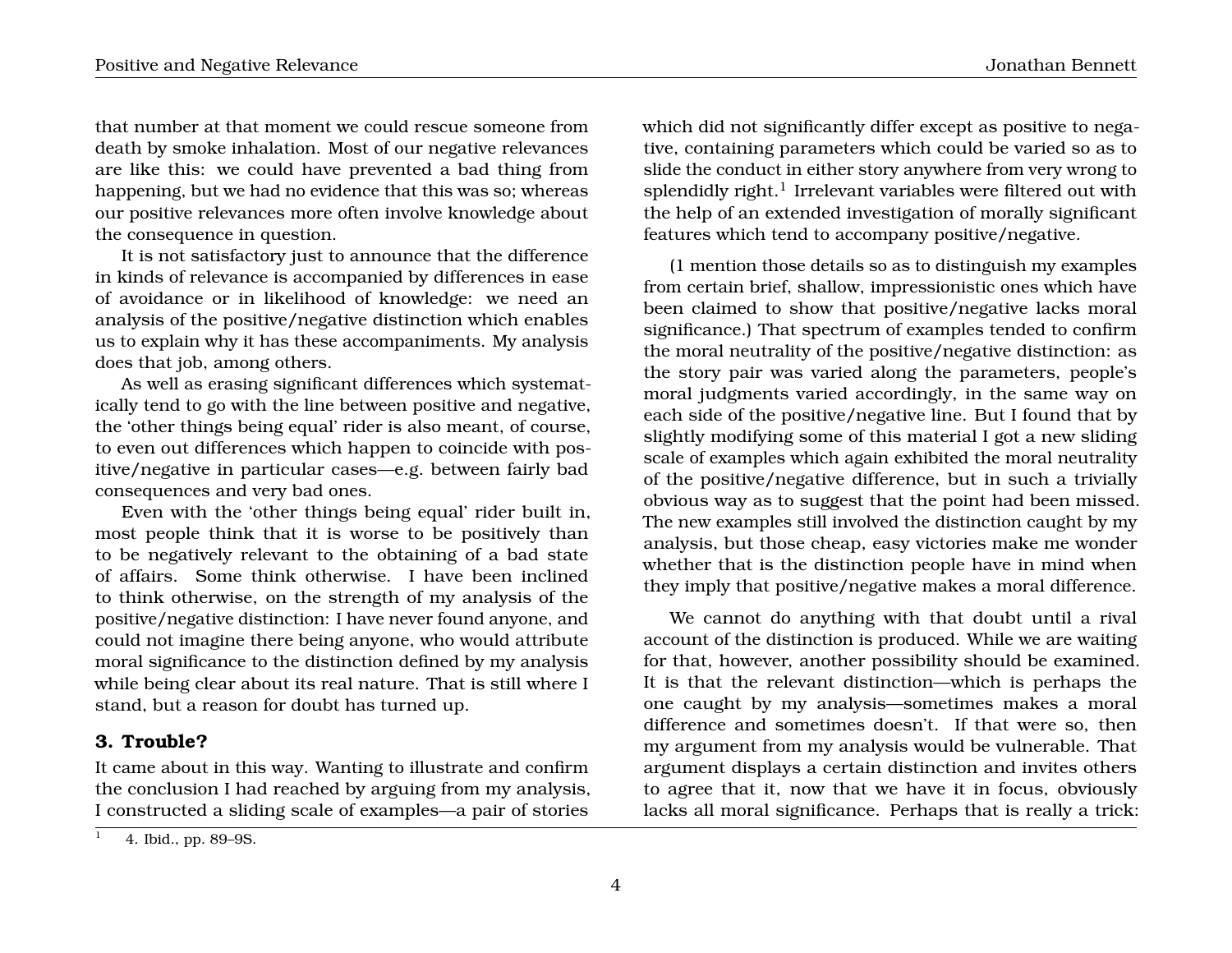rather than commanding a clear view of the distinction's moral inertness, perhaps we are viewing it in a manner which hides its intermittent moral power. In looking at the distinction abstractly and in isolation, we may be floating up to an altitude where the details cannot breathe—I mean the detailed circumstances in which, when they do obtain, positive/negative does make a moral difference.

My principal topic in this paper is the thesis that some such distinction as that between positive and negative relevance—not necessarily the one caught by my analysis sometimes makes a moral difference and sometimes does not.

# **4. Arguments from examples**

If that middle position is right, it casts an ironic light on the labors of those who have thought it important to adduce cases where the distinction does make a moral difference, and those others who have adduced ones where it does not. But that is not why the middle position is important; for arguments from examples are bound to be ineffective anyway, even if the truth is an 'always or never' affair. I shall turn aside to explain why.

Here is a typical example of one side of the debate.<sup>1</sup> One man out of hatred and greed kills his wife by poisoning her; another finds that his wife has inadvertently taken poison and, out of hatred and greed, does not give her the available antidote. We are invited to agree that the two bits of conduct are morally on a par, although one relevance is positive and the other negative; which is supposed to show that the difference between the two sorts of relevance is morally inert.

That argument is far from conclusive; For one thing, it compares two bits of extremely bad behavior; and one might

object that the moral difference between them is too small to be detected by our moral sensors in the presence of so much wickedness. Compare two vile men each spending several hours torturing a victim, while one of them did and the other did not make to his assistant a promise which he did not intend to keep. The latter torturer would not strike us as noticeably superior to the other; yet we think it bad to make promises you don't intend to keep.

How could the examples be changed so as to obviate this objection? It is no use removing all the moral input. What is in question is the thesis that moral force is augmented or diminished according as the conduct's relevance is positive or negative. One cannot test this by means of cases which are morally flat to begin with. We could move to a pair involving some good state of affairs: one man gives his wife the antidote, while the other does not prevent her from taking it. But that seems to count against the thesis that positive/negative is morally neutral! (On the credit side of the ledger, that is; things might be different on the debit side.) Most people would think that giving the antidote is at least slightly more commendable than merely not preventing its being taken. It may be replied that there are extra distorting factors at work, and that the moral difference is due to them and not to positive/negative. But that is just my point: many factors must be identified and explained and brought under control before an argument from examples can show much.

Furthermore, arguments from examples, just like my argument from my analysis, are vulnerable to the charge of using a positive/negative distinction other than the one people have in mind when they attribute moral significance to something in the positive/negative area. You cannot avoid the risk of picking on the wrong distinction merely by not

<sup>1</sup> See, for example, Michael Tooley, 'Abortion and Infanticide', *Philosophy and Public Affairs* 2 (1972), pp. 37–6S, at p. 59; James RacheIs, 'Active and Passive Euthanasia', *New England Journal of Medicine* 292 (197S), pp. 78–80, reprinted in Steinbock, op. cit.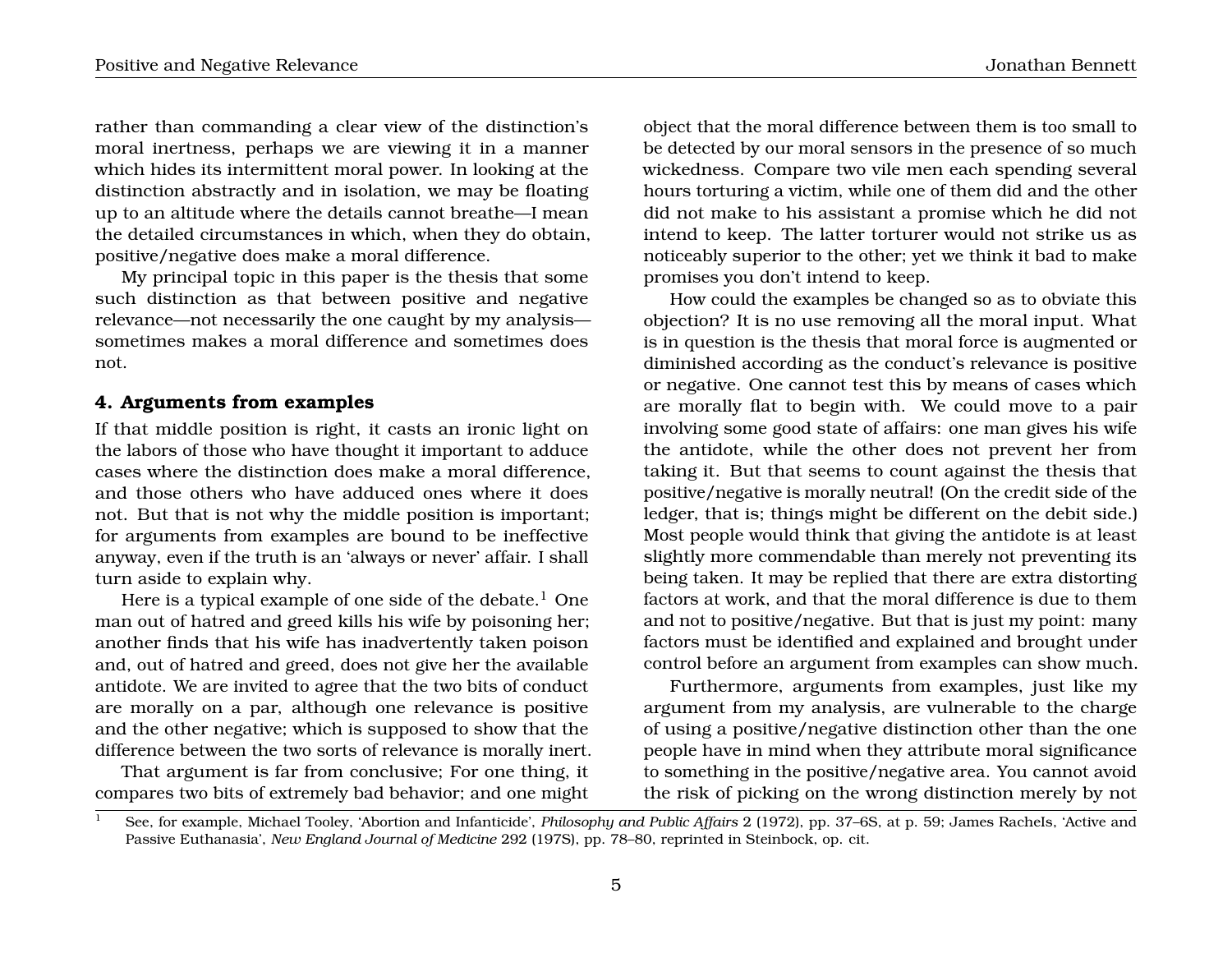saying what distinction you are picking on. As for the usual, casual employment of the verb 'to let' (as in 'I shall argue that there is no moral significance in the difference between killing and letting die')—that is at best a gesture in the right direction, not a precise capture of something fit to be used in basic moral thinking. $<sup>1</sup>$ </sup>

The opposing position has also been supported with examples,<sup>2</sup> such as the famous transplant one. Five people are bound to die unless they get organ transplants today; their only chance of survival—and it makes their survival certain—is to take heart and lungs and both kidneys and liver from a single healthy person who has no obligations to any of them, is not offering this sacrifice, and so on. Most people would condemn a surgeon who killed this man and did the transplants, rather than letting the five die. They would prefer his being negatively relevant to five deaths to his being positively relevant to one; and, since five deaths are worse than one, that is evidence that positive relevance to something bad is much, much worse than negative.

Judith Thomson has cast doubt on this argument by comparing it with the trolley example: a runaway trolley is careening down the hillside on a line where there are five people who must die if it reaches them; the only difference we can make is to throw a switch to divert the trolley onto a line where it will kill one person.<sup>3</sup> Once again: negative relevance to five deaths, versus positive relevance to one. But everyone judges the trolley case with a very different intensity, and most judge it in the opposite direction, from the transplant one. Yet *modulo* the positive/negative difference they are the same case. So our intense conviction that the quintuple transplant would be wrong must have some other source

than a moral discrimination between positive and negative relevance.

Of course that criticism of the transplant example depends on our having got hold of the right distinction. Perhaps what is at work in the transplant case is not positive/negative (morally neutral) plus something else (morally significant). but rather a subtle positive/negative distinction which is not present in the trolley example. But no one is entitled to that defense of the transplant against the trolley unless he tells us what distinction he is invoking—i.e. what the positive/negative difference is which one story exemplifies and the other does not.

So on this side of the debate, too; arguments from examples need help from a proper account of the nature of the distinction that is at issue; and when that account is available, the odds are that the examples can be demoted from argumentative to illustrative rank. That is why the middle position's importance does not come from its threat to arguments based on mere examples.

## **5. Reasons and universality**

Here is an argument for saying that either the positive/negative distinction always makes a moral difference or it never does. Something makes a moral difference by providing a reason for some change in one's moral judgments; and what is ever a reason is always a reason, since reasons are essentially universal. For example, beliefs make a moral difference: if we are inclined to be down on someone for something bad (S) to which his conduct was relevant, we are given a reason for easing up on him if we learn that he did not think that his behavior would have S as a

<sup>&</sup>lt;sup>1</sup> See Bennett, op. cit., pp. 48–53.<br><sup>2</sup> See fan symmele Dinelle en sit.

<sup>&</sup>lt;sup>2</sup> See, for example, Dinello, op. cit.

<sup>3</sup> Judith Jarvis Thomson, 'Killing, Letting Die, and the Trolley Problem', *The Monist* S9 (1976), pp. 204–17, at pp. 206–07.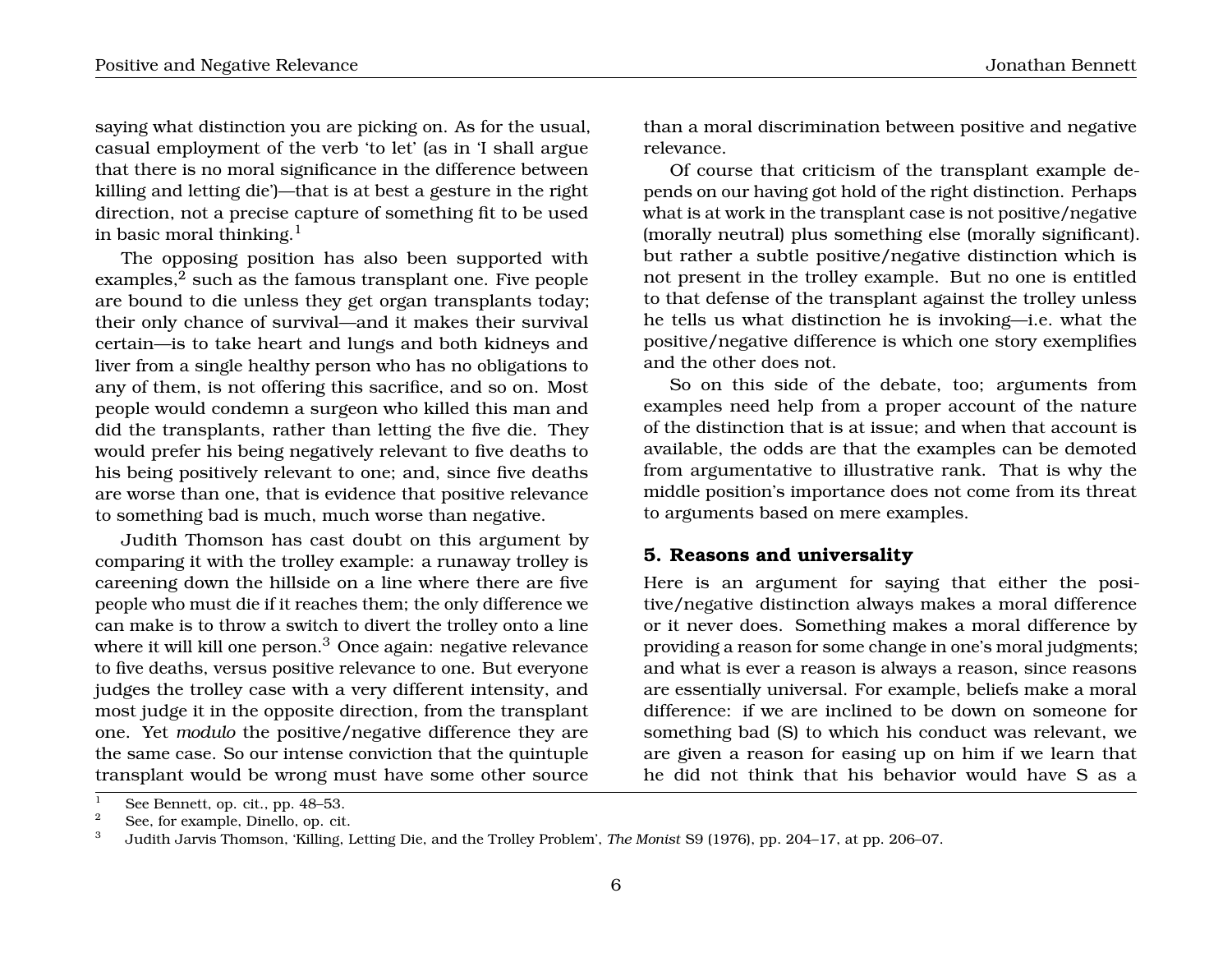consequence—perhaps because he did not realize that it was in his power to affect whether or not S obtained. This may not be a strong reason, or a reason for a large change of judgment; and it could always be outweighed by something counting more strongly the other way. Still, the fact of ignorance is a reason, always a reason, for greater leniency of judgment. And so with reasons generally.

That argument cannot be right as it stands.

Even if it is somehow true that reasons are essentially universal, it is also somehow true that something may be a reason for acting in a certain way on one occasion but not on another. Shall I have a third drink? If I do, I will be tired tomorrow morning; and that is a reason against, because I am scheduled to give a lecture tomorrow and I will do it badly if I am tired. But the fact that a third drink last night would have left me tired this morning was not a reason against that drink, since I have no commitments requiring alertness today.

Most of our practical reasons are like that, applying in some circumstances but not in others. I infer that where they do apply they are not the whole reason, but combine with other facts to make up a whole reason. The thesis 'Once a reason, always a reason' is true not of partial reasons ('It would make me tired in the morning") but of complete ones ('He did not know', 'It would make him angry and resentful', 'It would hurt').

Indeed, it is true almost to the point of triviality. Suppose that the fact *Fa* is a reason for leniency of judgment on action *a*, whereas the fact *Fb* is not a reason for leniency towards action *b*. This difference must be explained by some other difference between *a* and *b*: they could not differ *only* in that *Fa* has a moral bearing on *a* which *Fb* does not have upon *b*, because moral properties are supervenient on non-moral ones. Let the relevant difference be the fact (*Ga* and not *Gb*). Then *Fa* is a reason for leniency because *Ga*; but that is what I mean by saying that *Fa* is a partial reason for leniency, the complete reason being (*Fa* & *Ga*). Perhaps '. . . is a partial reason. . . ' can be made to carry more meaning than that, so that it is less trivially true that what is not always a reason is at most a partial reason; but I am prepared to bet that any defensible strengthening of 'partial reason' would still leave the thesis true, if not trivially so.

## **6. Stepping-stones and signposts**

There are two kinds of partial reason which will not help in defending the controversial thesis that positive/negative has moral significance sometimes but not always.

Firstly, there is the **stepping-stone**—a reason consisting in circumstances Q which are relevant only because they will lead to R which bears directly on the moral question. If (Q) I am tired in the morning, that will lead to (R) my wanting and being unable to lecture well; that is why Q is a reason for my not having a third drink. If the positive/negative difference ever yields partial reasons for a moral judgment, they are not of this stepping-stone kind, and here is why. In giving a stepping-stone reason for a practical judgment, we are calling attention to a fact about what will ensue from a given bit of conduct; but when kind of relevance is in question, the relevant upshot is built right into the question. We don't have monadic predicates '. . . is positive' and '. . . is negative' which we use to divide up bits of conduct independently of their consequences. Rather, we have the dyadic '. . . is positively/negatively relevant to. . . ' which relates conduct to upshots. Thus, positive/negative comes into play only in relation to given upshots, which means that 'The relevance was positive/negative' could never be a stepping-stone kind of reason for a moral judgment.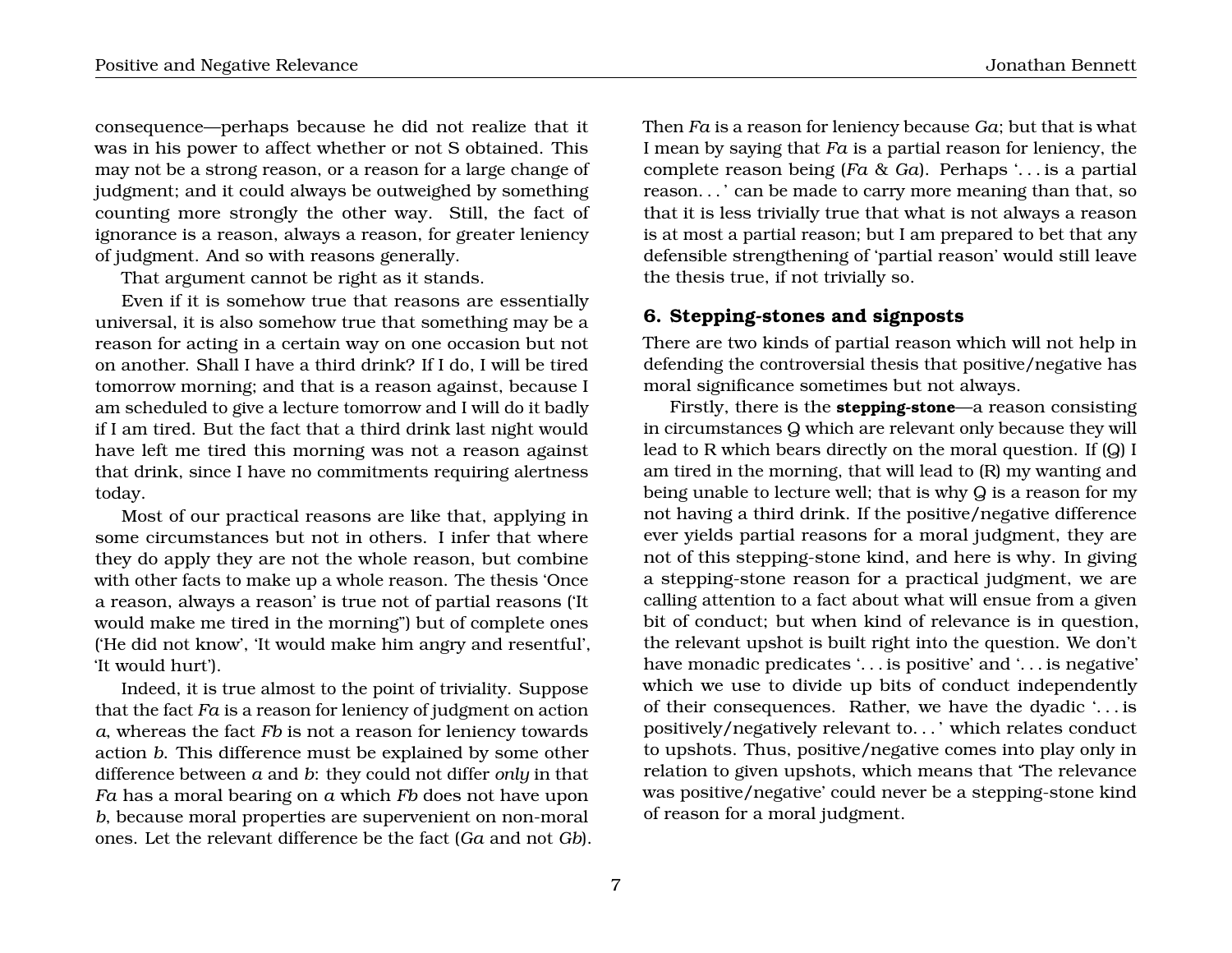Secondly, there is the **signpost**—a reason consisting in circumstances Q which are evidence for R, which is more directly a reason, but not by bringing R about. There may be a causal flow the other way. Is it all right for me to open the windows when the phonograph is loudly playing Janacek? No, because (Q) the neighbors' car is in their driveway: that is a sign that (R) they are home, which in turn is a stepping-stone reason for not opening the window. Or Q may point to R without causal flow in either direction, as when facts about kind of relevance give signpost reasons. The fact (Q) that his relevance to S was negative raises the likelihood both that  $(R_1)$  he could not easily have avoided S and that  $(R_2)$  he could not have been expected to know about his relation to S; and  $R_1$  and  $R_2$  do bear on the moral evaluation of him or of his conduct. But that is the sort of thing we set aside with the 'other things being equal' clause: nobody questions for a moment that there is *that* sort of moral significance to the positive/negative difference.

In short, the positive/negative distinction could not possibly yield stepping stones and is uncontroversially agreed to yield signposts. Neither of those kinds of reason, therefore, has any place in the ongoing debate about the moral force of the distinction.

These two kinds of 'reason' are indeed barely entitled to be so called. Once stepping-stone Q has brought R into the world, R does all the work. And a signpost Q doesn't even *make* R the case, but merely lets us know about it; here it is even clearer still that R carries the whole load. If positive/negative is to be an interesting source of partial reasons for moral judgments, they must be 'reasons' in a fuller sense than that. The fact (Q) about kind of relevance must itself bear part of the moral load, rather than merely generating or pointing to something else which bears it. We need cases where (Q & R) gives a complete moral reason which collapses if either conjunct fails.

# **7. Rights**

A premise about kind of relevance can in that way combine with another premise to yield a conclusion about a *right*. Or so it is maintained by those who give the concept of rights a large place in their moral philosophizing, since they seem to hold that I have a right not to be killed but not a right to be kept alive, a right to marry but not a right to have a wife found for me, and so on. They do not build an absolute positive/negative asymmetry into the very concept of a right: they allow us some rights to be helped (i.e. rights which could be violated through negatively relevant conduct), but hold that these are less extensive than our rights which could be violated only through positively relevant conduct. Philippa Foot, using the point specifically to argue that something like positive/negative makes a moral difference sometimes but not always, endorses 'the principle that the right to non-interference extends further than the right to have one's purposes furthered by others'.<sup>1</sup>

If that is correct, facts about kind of relevance can be partial reasons. We can have a complex fact (Q) about you and me and relations between us, including the fact that my conduct was relevant to your suffering a certain kind of reverse; to this we add the premise (R) that my relevance was positive; and out rolls the conclusion that I violated one of your rights, which does not follow from either Q or R alone. Here Q and R are partners: neither is a stepping stone or pointer to the other.

That, however, does not automatically give positive/negative the most interesting sort of moral

<sup>1</sup> Philippa Foot, 'Killing, Letting Die, and Euthanasia', *Analysis* 41 (1981), pp. 159–60.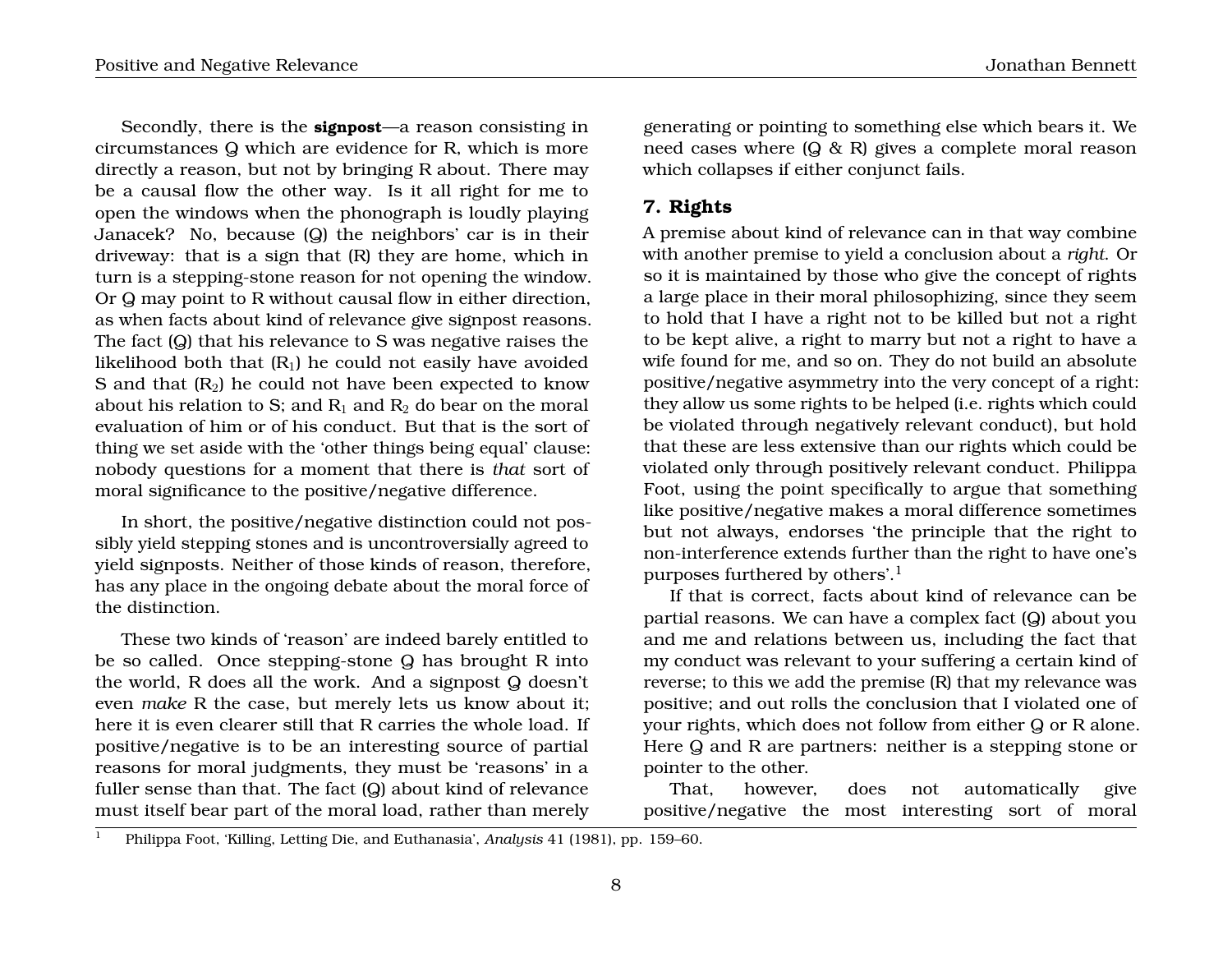significance—the sort which concerns how good or bad conduct is. Suppose we are told (Q) a lot about someone's relevance to a woman's death—his state of knowledge, his range of options, his relations with her, her status—everything that might be morally significant except whether the relevance was positive or negative. Now that final fact is added. If it is  $(R_n)$  that the relevance was positive, then I am supposing that that, conjoined with Q, implies the judgment  $(J_p)$  that he violated her right to life. But suppose instead that what we must combine with Q is the information  $(R_n)$  that his relevance was negative: then we get the judgment  $(J_n)$  which is the dual of  $J_p$ —that is, it's what you get if you take  $J_p$  in a form where it is analyzed out far enough to expose the concept of positive relevance, replace that by negative, and put the resulting package together again. So the fact about kind of relevance makes the difference between  $J_p$  and  $J_p$ , and I am assuming that  $J_p$  implies that a right was violated while  $J_n$  does not. But that is not to grant that  $J_n$  is a *less severe* judgment on the man than  $J_p$  is—merely that it is a *different judgment*. If  $J_p$  is true, he violated her right to life, and that is bad; if  $J_n$  is true he was the agent of a dual of violating her right to life, and perhaps that is no better.

Corresponding to *every* positive rights violation there is a possible bit of conduct which is its dual. Now, if the thesis of the moral neutrality of positive/negative is true then *no positive violation of a right is any worse than its dual*. That thesis does not attack the concept of a right, even if the concept has built into it some degree of positive/negative asymmetry. Even if positive rights-violations are no worse than their duals, there may still be good reasons for caring about whether a given malfeasance violates a right or not. I do not find the concept of a right helpful in my own thinking about basic moral matters; but someone might have a moral system in which it was useful to codify certain

moral judgments under different headings depending on which sort of relevance of conduct was involved. For him a fact about kind of relevance, though it would not affect the gravity of a moral charge, might importantly affect the heading under which the charge was to be cataloged.

Of the moral philosophers who take rights seriously, few would accept this account. Most would say that when judgments about rights embody a positive/negative asymmetry, the latter acquires a significance that bears not just on moral category but on moral level. But why? One who takes that view about moral rights ought to defend the thesis that facts about kind of relevance sometimes affect how bad or wrong a bit of conduct is. It is no defense to point out that such facts can affect whether the conduct violates a right. That is being conceded. The question is whether rights violations are morally worse than their duals.

So far as I know, no rights theorist has tried to fill this gap in the argument. Some, I think, would respond as follows:

> 'There is a degree of positive/negative asymmetry in the concept of a moral right, or in the facts about what rights there are; and you have conceded this. To that I add my intuition—my insight, my knowledge—that rights violations are a specially grave kind of misconduct, and worse than their duals. Argument has to stop somewhere, and mine stops there.'

I can only reply that it seems to me deeply unsatisfactory for someone to insist that positive/negative, without always being morally significant, becomes so in the context of rights, while refusing even to speculate about how the trick is worked, what the chemistry is of this moral molecule, what rouses the distinction from its moral lethargy in this context in particular. Argument must indeed stop somewhere, but isn't this an extravagantly strange place to stop it'?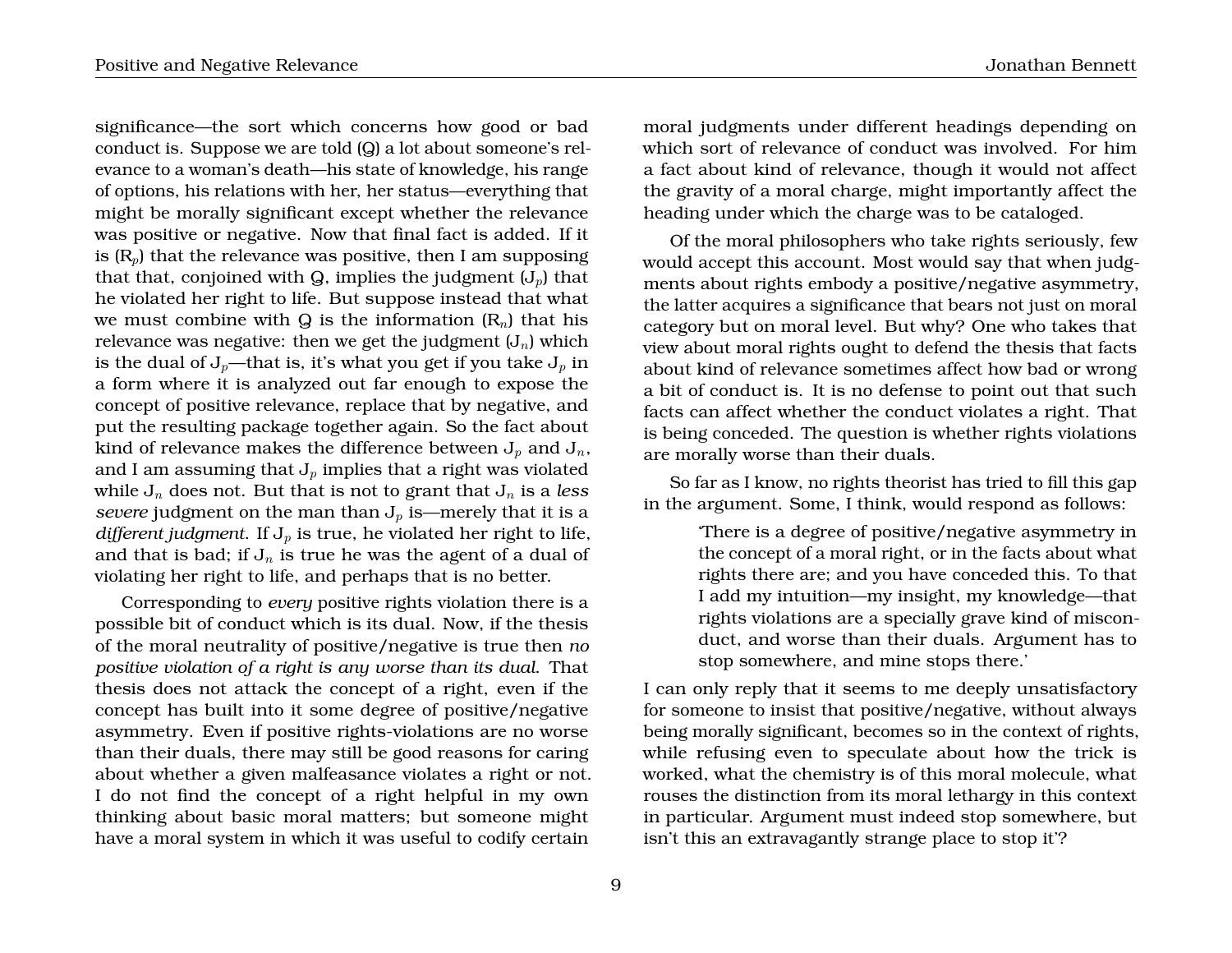## **8. The difficulty excuse**

Not long ago I encountered, in an unpublished typescript, another thesis about how facts about kinds of relevance yield partial reasons for moral judgments: 'Blame for a positive act does not depend on how difficult not acting would have been. Blame for an omission must take account of the difficulty, inconvenience, etc. of the omitted act.' Now, omissions are one species of negatively relevant conduct; or, more carefully put, if you omit to prevent S your conduct is negatively relevant to S (though the converse does not always hold). This writer has therefore implied that if someone's conduct was relevant to the obtaining of S which is bad, the excuse 'It would have been hard for him so to behave that S did not obtain' may reduce blame if the relevance was negative, but not if it was positive.

That fits the pattern I am investigating. The upshot's being difficult to avoid (Q) combines with the relevance's being negative (R) to generate a reason for a blame-reducing judgment on the person. The judgment comes from  $\left(Q \right) \&$ R), and each conjunct is needed. If you take away (R) the fact that the relevance was negative, then the other conjunct does not have the power to reduce blame, since 'blame for a positive act does not depend on how difficult not acting would have been'.

It is helpful that the writer does not derive this from something about rights, saying on the contrary: 'If someone is wronged, he has a right which is violated. But the wrongfulness of murder seems to be the basis of the right, rather than vice versa.' We have here a genuinely new proposal, not a disguised version of the rights thesis.

That accentuates the need for some explanation of *why* the positive/negative difference should have this sort of moral force. The thesis is that if my conduct is relevant to something bad, and if I could not easily have behaved so that the bad thing did not happen, the latter fact gets no leverage on my blameworthiness if my relevance was positive; as though the positiveness smoothes the moral surface so that facts about difficulty of avoidance can get no purchase on it. It is a striking and extremely interesting thesis, but we can reasonably ask why we should believe it.

There is really no question of our accepting it as it stands. The thesis implies that no facts about difficulty, inconvenience, etc. can reduce blame for positively relevant conduct; but that is too much to swallow, and it conflicts with something said earlier in the same paper: 'There is sometimes good excuse for. . . doing what will lead to deaths; e.g. having a system of rail or air transport.' Presumably the excuse for having such lethal systems is the inconvenience of not having them, so it seems that some restriction must be placed on the thesis that 'Blame for a positive act does not depend on how difficult not acting would have been. . . '.

1 said as much to the author in private correspondence, and when this material appeared in print, in a joint work whose individual authors are not identified, $^{\rm l}$  the thesis in question had been weakened: 'Blame for a positive act seldom depends on how difficult not acting would have been. Blame for an omission must take account of the difficulty, inconvenience etc. of the omitted act.' The only change is the addition of the word 'seldom': from a philosophical point of view this is disappointing, since it weakens not by clear restriction but by softening; it fends off counterexamples but does not aid understanding. Still, we are at least being pointed to the possibility of some thesis of the form: 'Blame for an F positive act never depends on how difficult etc.

<sup>1</sup> 'Euthanasia and Clinical Practice: Trends, Principles, and Alternatives', The Report of a Working Party (The Linacre Centre, London, 1982), ch. 3.